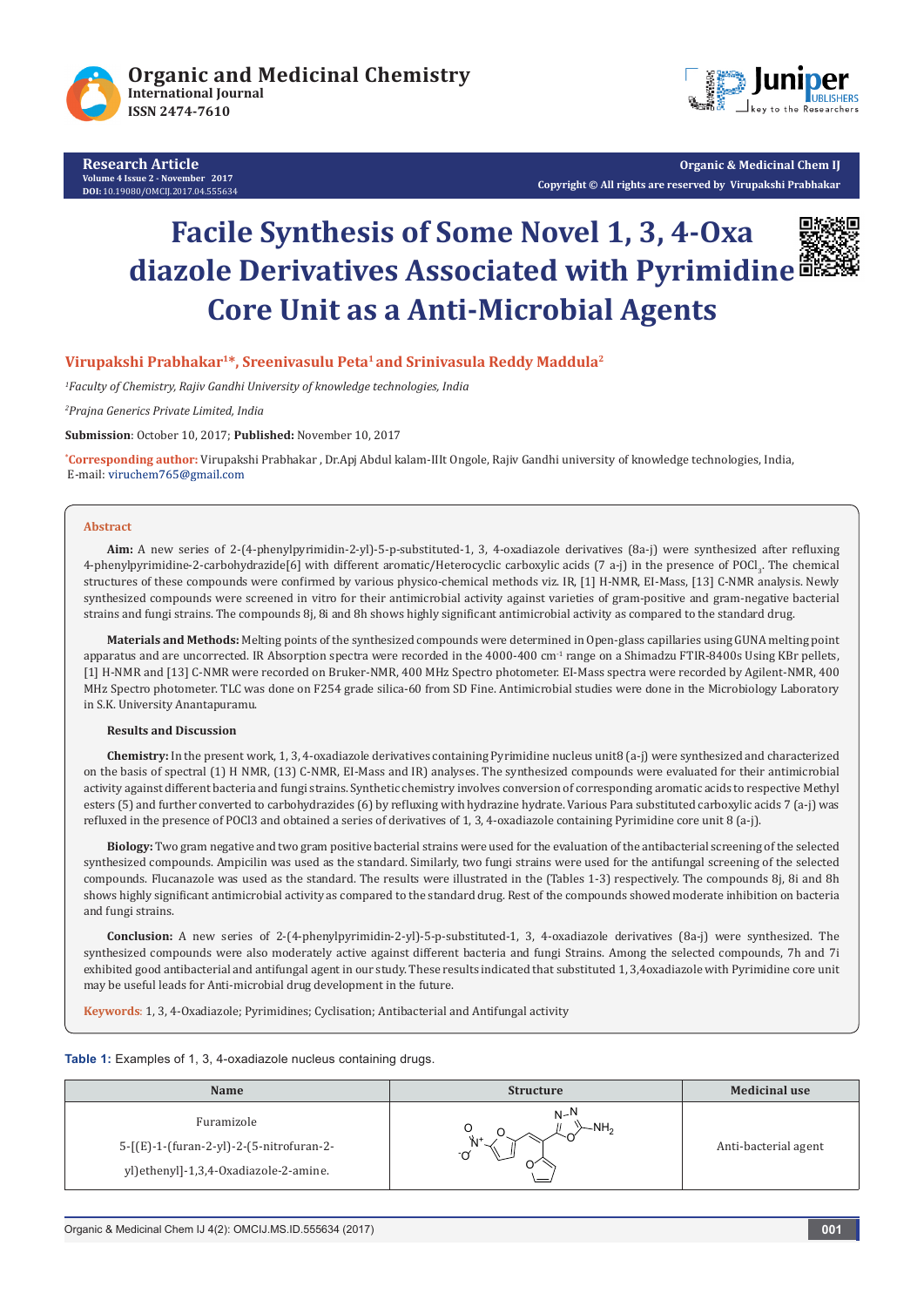## **Organic and Medicinal Chemistry International Journal**

| Nesapidil<br>1-[4-(2- Methoxy phenyl) piperazin-1-yl]-3-[3-<br>(5-methyl-1,3,4- oxadiazol-2-yl)phenoxy]propan-2-ol                                           | Anti-arrhythmic agent.                              |
|--------------------------------------------------------------------------------------------------------------------------------------------------------------|-----------------------------------------------------|
| Raltegravir<br>N-[2-[4-](4-fluorophenyl)methylcarbamoyl[-5;hydroxyl-<br>1-methyl-6-oxopyrimidin-2-yl]propan-2-yl]5-methyl-<br>1,3,4-oxadiazole-2-carboxamide | Antiretroviral drug<br>(Treatment of HIV infection) |
| Zibotentan<br>N-(3-methoxy-5- methylpyrazin-2-yl)-2-[4-(1,3,4-<br>oxadiazol-2-yl)phenyl]pyridine-3-sulphonamide                                              | Anti cancer agent                                   |

**Table 2:** Anti-bacterial activity of Novel 1, 3, 4-oxadiazole Pyrimidine derivatives 8(a-j).

| Zone of inhibition measure in mm |                           |               |                               |                      |                      |               |                  |                |
|----------------------------------|---------------------------|---------------|-------------------------------|----------------------|----------------------|---------------|------------------|----------------|
| Synthesised<br>Compounds         | <b>Gram positive</b>      |               |                               | <b>Gram negative</b> |                      |               |                  |                |
|                                  | <b>Bacillus sub tilis</b> |               | <b>Staphylocouccus aurous</b> |                      | Klebsiella pneumonia |               | Escherichia coli |                |
|                                  | $100 \mu g/mL$            | $50 \mu g/mL$ | $100 \mu g/mL$                | $50 \mu g/mL$        | $100 \mu g/mL$       | $50 \mu g/mL$ | $100 \mu g/mL$   | $50 \mu g/mL$  |
| 8a                               | 6                         | 3             | 7.5                           | 5                    | 8                    | 6             | 9.5              | 6              |
| 8b                               | 8.5                       | 6.5           | 9.0                           | 6.5                  | 10.15                | 8             | 11               | 8              |
| 8c                               | 7.5                       | 3.5           | 8                             | 7                    | 9.5                  | 7             | 10.5             | 7.5            |
| 8d                               | 10                        | 8             | 11.1                          | 9.5                  | 12                   | 11            | 13.5             | 11             |
| 8e                               | 7                         | 4.5           | $\overline{7}$                | 4.5                  | 8.5                  | 6.5           | 9                | $\overline{7}$ |
| 8f                               | 9.5                       | 7             | 9.5                           | 7.5                  | 12                   | 10            | 12.5             | 10.5           |
| 8g                               | 11                        | 9.5           | 11.5                          | 8.5                  | 12.5                 | 12            | 13               | 11.5           |
| 8h                               | 11.5                      | 9             | 12.5                          | 11                   | 14.5                 | 11.5          | 15.5             | 12             |
| 8i                               | 12.5                      | 10            | 14.5                          | 10.5                 | 15                   | 13.5          | 16.5             | 12.5           |
| 8j                               | 13                        | 10.5          | 15                            | 11.5                 | 16.5                 | 14            | 17               | 13             |
| Amoxicillin                      | 15.9                      | 12.5          | 17.3                          | 14                   | 17.6                 | 14.5          | 19.5             | 15.5           |
| Control<br>(DMSO)                | ---                       | ---           |                               |                      | $---$                |               |                  | -----          |

**Table 3:** Anti-fungal activity of Novel 1, 3, 4-oxadiazole Pyrimidine derivatives 7(a-j).

| Zone of inhibition measure in mm |                |                  |                           |                |  |  |
|----------------------------------|----------------|------------------|---------------------------|----------------|--|--|
| <b>Synthesised Compounds</b>     |                | Candida albicans | <b>Aspergillus flavus</b> |                |  |  |
|                                  | $100 \mu g/mL$ | $50 \mu g/mL$    | $100 \mu g/mL$            | $50 \mu g/mL$  |  |  |
| 8a                               | 6.5            | 4.5              | 7                         | 4              |  |  |
| 8b                               | 8.5            | 6.5              | 9.0                       | 6.5            |  |  |
| 8c                               | 7.5            | 3.5              | 8                         | $\overline{7}$ |  |  |
| 8d                               | 10             | 8                | 11.1                      | 9.5            |  |  |
| 8e                               | 8              | 5.5              | 7                         | 3.5            |  |  |
| 8f                               | 9.5            | 7                | 9.5                       | 7.5            |  |  |
| 8g                               | 11             | 9.5              | 11.5                      | 8.5            |  |  |
| 8h                               | 13             | 11.5             | 10.5                      | 8              |  |  |
| 8i                               | 14.5           | 12               | 12.5                      | 9.5            |  |  |
| 8j                               | 17.5           | 12.5             | 16                        | 12             |  |  |
| Flucanazole                      | 21             | 16               | 18.5                      | 14             |  |  |
| Control (DMSO)                   | $--$           | $---$            | $---$                     | $--$           |  |  |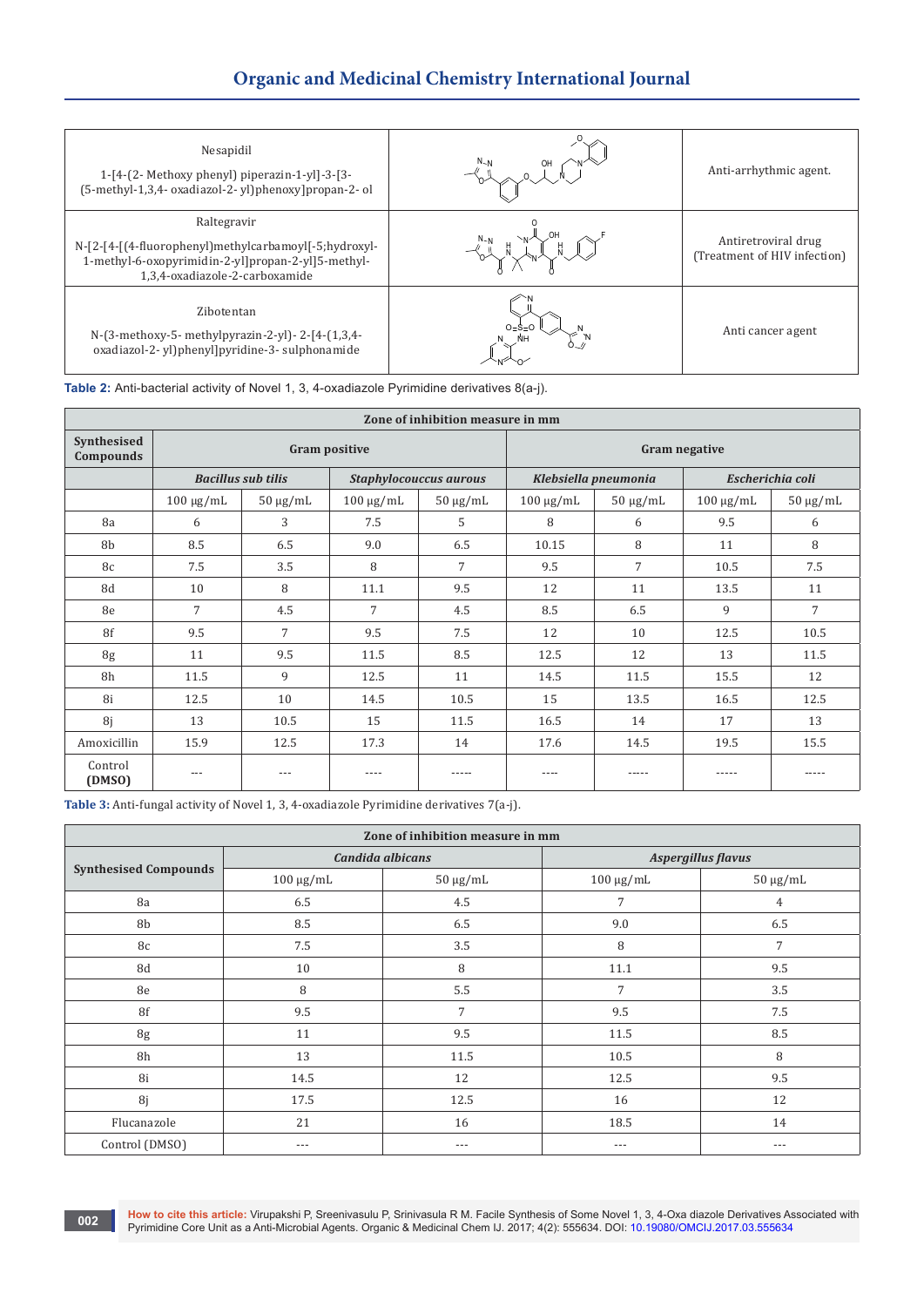### **Introduction**

The development of new antimicrobial and cytotoxic agents is one of the fundamental goals in medicinal chemistry. In recent years, there has been a concerned search for the discovery and development of potent and selective cytotoxic and antimicrobial agents. N-heterocyclic ring systems are important for the drug design, among these Pyrimidine and 1,3,4-oxadiazole compounds are present in several classes of natural and synthetic biologically active compounds [1-7]. Oxadiazole (1) is five member cyclic compounds with one oxygen and two nitrogen atoms in the ring (Figure 1a-1d). 1, 3, 4-oxadiazoles have occupied unique place in the field of Medicinal chemistry due to their wide range of activities (2). The review of literature shows that 1, 3, 4-oxadiazole nucleus possess antimicrobial (3), antifungal (4), anti-inflammatory (5), anticonvulsant (6), antioxidant, Antihypertensive Activity (7-15), analgesic (7) and mutagenic activity (8).



Number of drugs available in the market such as tiodazosin, nosapidil, furamizole are 1, 3, 4-oxadiazole derivatives (9). Apart from these biological activities, 1,3,4-oxadiazole derivatives were found to have some material applications in the field of liquid crystals and photosensitizer (10). Literature survey reveals that 1,3,4-oxadiazole derivatives posses a broad spectrum of biological activities (11-14). Antihypertensive Activity Consequently, they have attracted increasing attention in the field of drug discovery [8-10]. Attributable to such biological importance, Pyrimidine core structure derivatives have grown to be the synthetic goals of many organic and medicinal chemistry researchers.



R = -Phenyl, -4 Methyl phenyl, -4 Methoxy phenyl, -4 tri fluoro methoxy phenyl, -4 Tri fluoro phenyl, -4

Nitro phenyl, -2,5 di fluoro phenyl, Thiophene 2-yl, pyrazine-2-yl, iso nicotinic acids

Scheme 1: Synthetic path way for compounds 8a-8j.

**Figure 1 :**Reagents and Reaction conditions: (a) Microwave irradiation, Aceto nitrile, Na<sub>2</sub>CO<sub>3</sub>, 90<sup>o</sup>C, 1 hrs (b) SeO<sub>2</sub>, Reflux, 16 hrs (c)Methanol,  $H_2SO_4$ , reflux 16 hrs (d) Hydrazine hydrate, Reflux, 10 hrs. (e)  $\mathsf{POCl}_3$ , Reflux, 6 hrs

#### **Synthesis**

#### **Synthesis of 2-methyl-4-phenyl Pyrimidine (3)**

A mixture of 3-phenylpropiolaldehyde (0.01 mol) and acetimidine hydro chloride (0.01 mol) was stirred in dry aceto nitrile (10 ml) and dry  $\text{Na}_2\text{CO}_3$  (0.02mol) was added to it. The stirring was continued for 0.5 hr under Micro Wave conditions at  $90^{\circ}$ c. Reaction progress was monitored by TLC [11,12]. After completion of reaction cool to RT. Then concentrated under reduced pressure by using Rota evaporator & Purified by column chromatography(100-200 mesh size silica) with elution of 10% Ethyl acetate to get pure yellow solid yield:47 % mp:  $130^{\circ}$ c- $132^{\circ}$ c.

a. IR(KBr,cm-1): 3100 (Ar.C-H str.), 1628 (Ar.C-C str.), 1450 (C-N str.);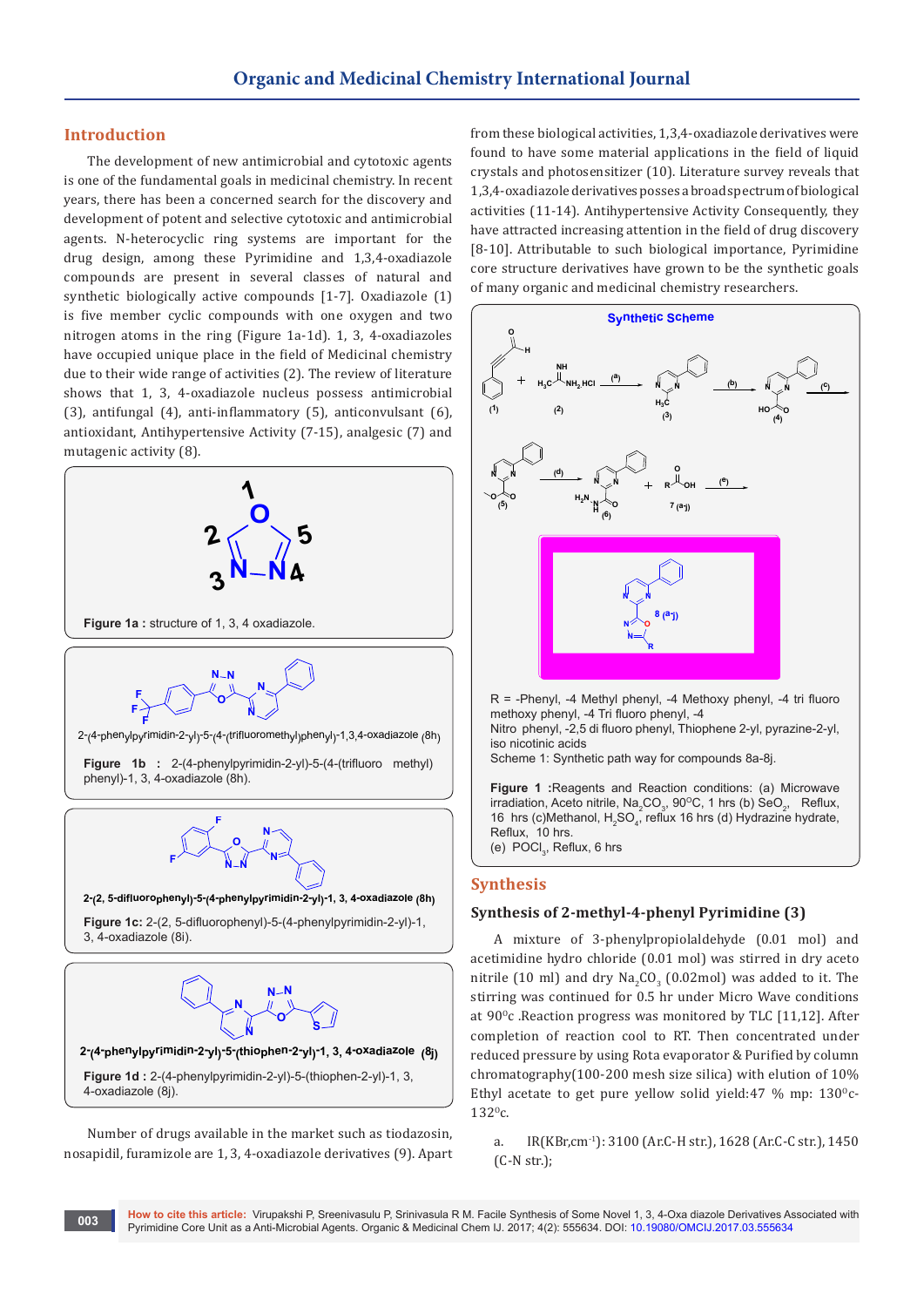b. <sup>1</sup>H NMR (DMS0-d<sub>6</sub>, ppm): 2.5(3H, S), 8.45(1H, d, J=7.4HZ), 7.8(1H, d, j=7.4HZ), 7.4-7.8(5H, m);

c. EI-Mass: 171 (M+ , +Ve mode)

## **Synthesis of 4-phenylpyrimidine-2-carboxylic acid (4)**

A mixture of compound (3) (0.01 mol), selenium Di oxide (0.05 mol), and pyridine (10 ml) was refluxed for 2 hours. Reaction progress was monitored by TLC. After completion of compound 3, concentrated under reduced pressure, then added water (10 ml), acidified with Conc. HCl, white solid was formed, filter off, dried, to get 75 % yield. M.P: 187-189OC.

a. IR (KBr,cm-1): 3100 (Ar.C-H str.), 1628 (Ar.C-C str.), 1450 (C-N str.),1720(C=O str.),3200(-OH Str.),1310(C-O str.);

 $h$  <sup>1</sup>H NMR  $(DMS0-d_6)$ ppm):9.35(1H,d, j=8.3 HZ),8.55(1 H,d,j=8.3HZ),7.4-7.8(5H,m),10.5(-COOH);

c. EI-Mass: 199 (M+, -Ve mode)

## **Synthesis of methyl 4-phenylpyrimidine-2-carboxylate (5)**

A mixture of compound (4) (0.05 mol, 10g), Sulphuric acid (catalytic), and Methanol (10 V, 100mL) was refluxed for 2 hours. Reaction progress was monitored by TLC. After completion of reaction concentrated under reduced pressure, then added  $\text{Na}_2\text{CO}_3$  Solution (10 ml), white solid was formed, filter off, dried, to get 75 % yield.

a. IR (KBr, cm-1): 3115(Ar.C-H str.), 1628 (Ar.C-C str.), 1450 (C-N str.), 1760(C=O str.), 1755(-Carbonyl Str.), 1310(C-O str.).

 $<sub>b</sub>$ .</sub> H NMR (DMS0-d6 , ppm):9.45(1H, d, j=8.3 HZ), 8.65(1H, d,j=8.3HZ),7.4-7.8(5H,m),3.85(-O-CH<sub>3</sub>);

c. EI-Mass: 215 (M+, +Ve mode)

## **Synthesis of methyl 4-phenylpyrimidine-2 carbohydrazide (5)**

To a solution of compound (5) (0.05 mol, 10.8g),in ethyl alcohol (50 mL) was added with excess of 99% hydrazine hydrate and refluxed for 24 hr. Reaction mixture was concentrated and allowed to cool, separated crystals was filtered, dried and recrystallized from minimum amount of ethyl alcohol [13-15]. The obtained yield is 75%.

a) IR (KBr, cm-1): 3320 (-N-H str.)3110 (Ar.C-H str.), 1628 (Ar.C-C str.), 1450 (C-N str.), 1690(C=O str.).

b) 1H NMR (DMS0-d6, ppm):9.45(1H, d, j=8.3 HZ), 8.65(1H, d,j=8.3HZ),7.4-7.8(5H,m),3.85(-O-CH3);

c) EI-Mass: 215 (M+, +Ve mode)

d) Synthesis of 2-phenyl-5-(4-phenylpyrimidin-2-yl)-1, 3, 4-oxadiazole (8a),

e) 2-(4-phenylpyrimidin-2-yl)-5-p-tolyl-1, 3, 4-oxadiazole (8b),

f) 2-(4-methoxyphenyl)-5-(4-phenylpyrimidin-2-yl)-1, 3, 4-oxadiazole (8c),

g) 2-(4-phenylpyrimidin-2-yl)-5-(4-(trifluoromethoxy) phenyl)-1, 3, 4-oxadiazole (8d),

h) 2-(4-phenylpyrimidin-2-yl)-5-(pyrazin-2-yl)-1, 3, 4-oxadiazole (8e),

i) 2-(4-nitrophenyl)-5-(4-phenylpyrimidin-2-yl)-1, 3, 4-oxadiazole (8f),

j) 2-(4-phenylpyrimidin-2-yl)-5-(pyridin-4-yl)-1, 3, 4-oxadiazole (8g),

k) 2-(4-phenylpyrimidin-2-yl)-5-(4-(trifluoro methyl) phenyl)-1, 3, 4-oxadiazole (8h),

l) 2-(2, 5-difluorophenyl)-5-(4-phenylpyrimidin-2-yl)-1, 3, 4-oxadiazole (8i),

m) 2-(4-phenylpyrimidin-2-yl)-5-(thiophen-2-yl)-1, 3, 4-oxadiazole (8j)

To the equi molar mixture of compounds  $(6)$  and  $7(a-j)$ , catalytic amount of POCl3 was added and it was refluxed for 4-6 hrs. The reaction mixture was poured over crushed ice and neutralized by sodium carbonate solution. The precipitate formed was filtered and dried. The crude product was purified by the alcohol and DMF mixture.

a) IR (KBr, cm-1): 1320 (-C-F str.)3110 (Ar.C-H str.), 1628 (Ar.C-C str.), 1450 (C-N str.), 1354 (C-O-C).

b) 1H NMR (DMS0-d<sub>6</sub>, ppm):8.65(1H, d, j=7.3 HZ), 7.95(1H, d, j=7.3HZ),7.4-7.8(5H,m),7.85(2H, d, j=7.6HZ); 8.15(2H, d, j=7.6HZ);

c)<sup>13</sup>C NMR (100 MHz; CDCl<sub>3</sub>): δC 125.5, 128.89, 130.55, 133.45,141,149, 158.8, 162.34, 165.65.

d) EI-Mass: 369 (M+ , +Ve mode)

e) IR (KBr, cm-1): 1340 (-C-F str.), 3108 (Ar.C-H str.), 1620 (Ar.C-C str.), 1458 (C-N str.), 1350 (C-O-C).

 $f$ H NMR (DMS0-d<sub>6</sub>, ppm):8.65(1H, d, j=7.3 HZ), 7.95(1H, d, j=7.3HZ), 7.4-7.8(5H, m),7.55(1H, d, j=3.6HZ); 7.15(2H, d, j=7.6HZ); 7.35 (2H, d, j=7.6HZ).

g) <sup>13</sup>C NMR (100 MHz; CDCl<sub>3</sub>):  $\delta$ C 125.5, 128.89, 130.55, 133.45,141,149, 155.45, 158.8, 162.34, 165.45.

h) EI-Mass: 335 (M<sup>+</sup>, -Ve mode)

i) IR (KBr, cm-1): 740 (-C-S-C str.), 3108 (Ar.C-H str.), 1620 (Ar.C-C str.), 1455 (C-N str.), 1350 (C-O-C).

j) H NMR (DMS0-d<sub>6</sub>, ppm):8.55(1H, d, j=7.3 HZ), 7.93(1H, d, j=7.3HZ), 7.4-7.8(5H,m),7.65(1H, d, j=7.6HZ); 7.15(1H, d, j=7.6HZ); 7.75 (1H, d, j=7.6HZ).

k) <sup>13</sup>C NMR (100 MHz; CDCl<sub>3</sub>): δC 125.5, 128.89, 130.55, 133.45,141,149, 155.45, 158.8, 162.34, 165.45.

l) EI-Mass: 307 (M+ , +Ve mode)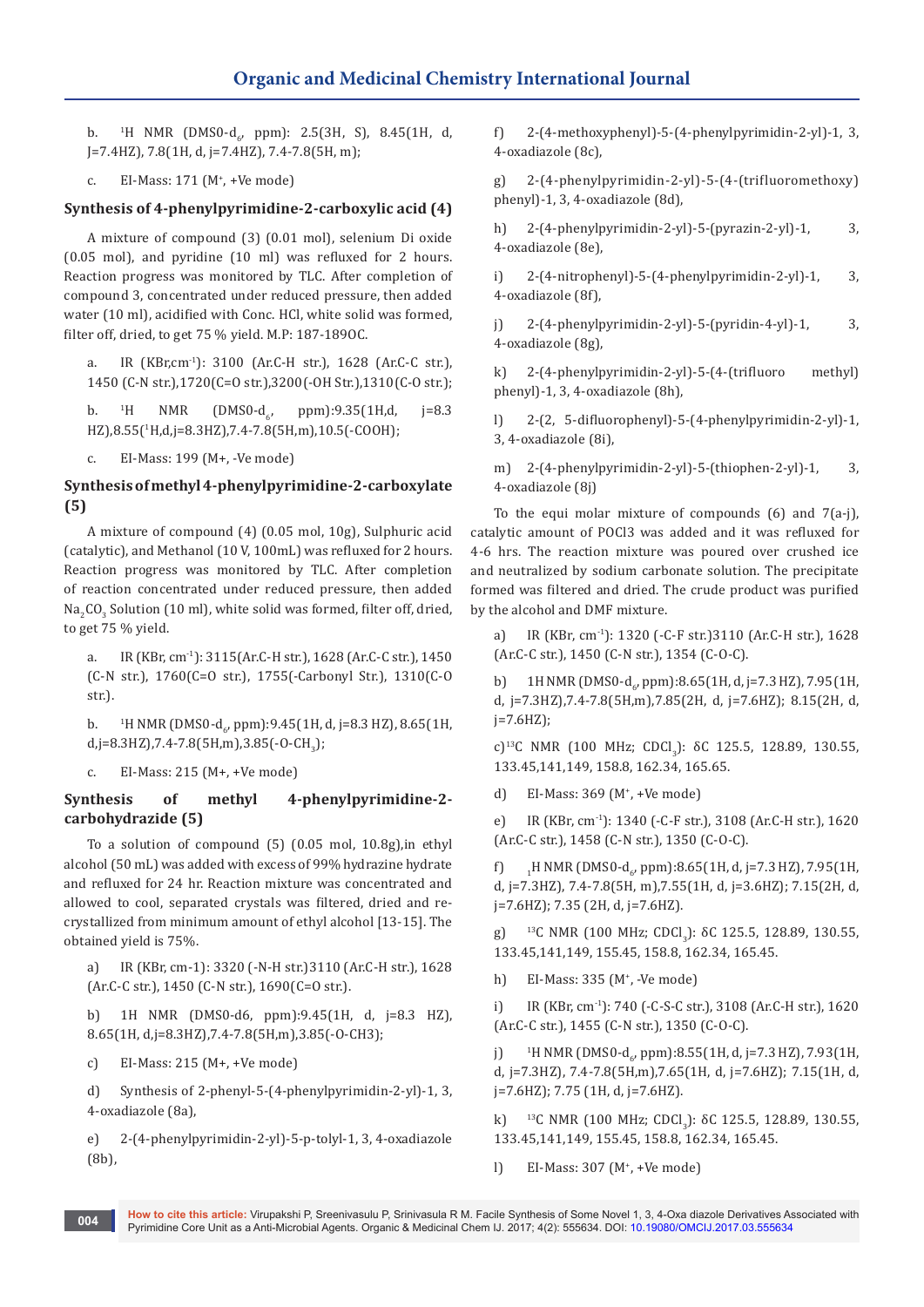## **Biological Activity**

#### **Antibacterial studies**

The newly prepared compounds were screened for their antibacterial activity against *Bacillus subtilis, Staphylococcus aureus, Klebsiella pneumonia and Escherichia coli* (clinical isolate) bacterial strains by disc diffusion method (15, 16). A standard inoculums (1-2×107 c.f.u./ml 0.5 McFarland standards) were introduced on to the surface of sterile agar plates, and a sterile glass spreader was used for even distribution of the inoculums. The disks measuring 6 mm in diameters were prepared from what man no. 1 filter paper and sterilized by dry heat at 140°C for 1 h. The sterile disks previously soaked in a known concentration of the test compounds were placed in nutrient agar medium. Solvent and growth controls were kept. *Amoxicillin* (30 µg) was used as positive control and the disk poured in DMSO was used as negative control and the test compounds were dissolved in DMSO at concentration of 100 and 50 µg/ml. The plates were inverted and incubated for 24 h at 37°C. The susceptibility was assessed on the basis of diameter of zone of inhibition against Gram-positive and Gram-negative strains of bacteria. Inhibition of zone of measured and compared with controls. The bacterial zone of inhibition values are given in (Table 1). The order of activity was 8j>8i>8h>8g>8d>8f>8b>8c>8e>8a.

#### **Antifungal studies**

The newly prepared compounds were screened for their antifungal activity against Candida albicans and *Aspergillus flavus* in DMSO by agar diffusion method (17). Sabourauds agar media was prepared by dissolving peptone (1 g), D-glucose (4 g) and agar (2 g) in distilled water (100 ml) and adjusting pH 5.7. Normal saline was used to make suspension of corresponding species. Twenty milli liters of agar media was poured into each Petri dish. Excess of suspension was decanted and the plates were dried by placing in an incubator at 37°C for 1 h using an agar punch, wells were made and each well was labeled [16,17]. A control was also prepared in triplicate and maintained at 37°C for 3-4 days. The fungal activity of each compound was compared with *Flucanazole* as a standard drug. Inhibition zone were measured and compared with the controls. The fungal zone of inhibition values are given in (Tables 2 & 3).

#### **Acknowledgements**

The authors express their sincere thanks to the Managing Director, Dr. Maddula Sreenivas Reddy, Prajna Generics Private Limited, Hyderabad for providing the spectral data. We are also thankful to the Director, Prof V V Basava Rao for Encouragement,

Department of Bio Technology, Sri Krishnadevaraya University, and Ananthapuramu for the Biological studies.

#### **References**

- 1. [Navin B Patel, Jaymin C Patel \(2010\) Synthesis and Antimicrobial](https://www.ncbi.nlm.nih.gov/pmc/articles/PMC3002796/)  [Activity of 3-\(1,3,4-Oxadiazol-2-yl\) quinazolin-4\(3H\)-ones. Scientia](https://www.ncbi.nlm.nih.gov/pmc/articles/PMC3002796/)  [Pharmaceuica 78\(2\): 171-193.](https://www.ncbi.nlm.nih.gov/pmc/articles/PMC3002796/)
- 2. [Jnyanaranjan Panda, V Jagannath Patro, Chandra Sekhar Panda,](https://www.researchgate.net/publication/286758302_Synthesis_characterization_antibacterial_and_analgesic_evaluation_of_some_134-oxadiazole_derivatives)  [Jitendriya Mishra \(2011\) Synthesis, Characterization, Antibacterial](https://www.researchgate.net/publication/286758302_Synthesis_characterization_antibacterial_and_analgesic_evaluation_of_some_134-oxadiazole_derivatives)  [and Analgesic Evaluation of some 1,3,4-Oxadiazole Derivatives. Der](https://www.researchgate.net/publication/286758302_Synthesis_characterization_antibacterial_and_analgesic_evaluation_of_some_134-oxadiazole_derivatives)  [Pharma Chemica 3\(2\): 485-490.](https://www.researchgate.net/publication/286758302_Synthesis_characterization_antibacterial_and_analgesic_evaluation_of_some_134-oxadiazole_derivatives)
- 3. [Rakesh R Somani, Anuj G Agrawal, Pushkar P Kalantri, Pratibha S](https://www.researchgate.net/publication/266459774_Investigation_of_1_3_4-Oxadiazole_Scaffold_as_Potentially_Active_Compounds)  [Gavarkar, Erik De Clerq \(2011\) Investigation of 1,3,4-OxadiazoleScaffold](https://www.researchgate.net/publication/266459774_Investigation_of_1_3_4-Oxadiazole_Scaffold_as_Potentially_Active_Compounds)  [as Potentially Active Compounds. International Journal of Drug Design](https://www.researchgate.net/publication/266459774_Investigation_of_1_3_4-Oxadiazole_Scaffold_as_Potentially_Active_Compounds)  [and Discovery 2\(1\): 353-360.](https://www.researchgate.net/publication/266459774_Investigation_of_1_3_4-Oxadiazole_Scaffold_as_Potentially_Active_Compounds)
- 4. Ponnilavarasan Ilangovan, Ayaluraja Sekaran, Sundaramoorthi, Chenniappan, Bhalchandra Keshao Chaple (2011) Synthesis, Characterization and Antimicrobial Activity of 1, 3, 4-Oxadiazole Derivatives. Journal of Pharmacy Research, Tamilnadu India 4(6): 1696-1698.
- 5. [Rakesh Saini, Saurabh Chaturvedi, Achyut Narayan Kesari, Swatrantra](http://www.derpharmachemica.com/abstract/synthesis-of-2substituted5benzotriazomethyl134oxadiazole-for-antifungal-activity-3810.html)  [Kushwaha \(2010\) Synthesis of 2-\(Substituted\)-5-\(Benzotriazomethyl\)-](http://www.derpharmachemica.com/abstract/synthesis-of-2substituted5benzotriazomethyl134oxadiazole-for-antifungal-activity-3810.html) [1,3,4-Oxadiazole for Anti-fungal Activity. Der Pharma Chemica, Kanpur,](http://www.derpharmachemica.com/abstract/synthesis-of-2substituted5benzotriazomethyl134oxadiazole-for-antifungal-activity-3810.html)  [India, 2\(2\): 297-302.](http://www.derpharmachemica.com/abstract/synthesis-of-2substituted5benzotriazomethyl134oxadiazole-for-antifungal-activity-3810.html)
- 6. [Mohd Amir, SA Javed, Harish Kumar \(2007\) Synthesis, Characterization](http://www.derpharmachemica.com/abstract/synthesis-characterization-and-biological-evaluation-of-pyrazolones-containing-multi-substituted-thiazolidinones-and-oxa-2142.html)  [and Biological Evaluation of Pyrazolones Containing Multi Substituted](http://www.derpharmachemica.com/abstract/synthesis-characterization-and-biological-evaluation-of-pyrazolones-containing-multi-substituted-thiazolidinones-and-oxa-2142.html)  [Thiazolidinones and Oxadizoles. Indian Journal of Chemistry pp. 1014-](http://www.derpharmachemica.com/abstract/synthesis-characterization-and-biological-evaluation-of-pyrazolones-containing-multi-substituted-thiazolidinones-and-oxa-2142.html) [1019.](http://www.derpharmachemica.com/abstract/synthesis-characterization-and-biological-evaluation-of-pyrazolones-containing-multi-substituted-thiazolidinones-and-oxa-2142.html)
- 7. Cruickshank R, Duguid JP, Marmion BP, Swain RHA (1975) Medicinal microbiology. Churchill Livingstone, London, UK.
- 8. Poonam Singh, Pankaj K, Jangra (2010) Der Chemica Sinica 1(3): 118- 123.
- 9. M Vijey Aanandhi, Mohammed Hashim Mansoori, S Shanmugapriya, Shiny George, P Shanmugasundaram (2009) Research Journal of Pharmaceutical, Biological and Chemical Sciences. pp. 223-233.
- 10. Vijay V Dabholkar, Nitin V Bhusari (2011) International Journal of Chemical, Environmental and Pharmaceutical Research. 2(1): 1-4.
- 11. Nagaraj, Chaluvaraju KC, Niranjan MS, Kiran S (2011) International Journal of Pharmacy and Pharmaceutical Sciences 3(3): 9-16.
- 12. Mogilaiah, GR Sudhakar (2001) Indian J Het Chem 11: 163.
- 13. Linhong Jin, Jiang Chen, Baoan Song, Zhuo Chen, Song Yang, et al. (2006) Bioorganic & Medicinal Chemistry Letters. pp. 5036-5040.
- 14. Harish Kumar, Sadique A Javed, Suroor A Khan, Mohammad Amir (2008) European Journal of Medicinal Chemistry 43: 2688-2698.
- 15. Asif Husain, Mohammed Ajmal (2009) Acta Pharm 59: 223-233.
- 16. Collins AH (1976) Microbiological methods Butterworth, London, UK.
- 17. Varma RS (1998) Anti-fungal agents: past, present and future prospects. National Academy of Chemistry & Biology, Lucknow, India.